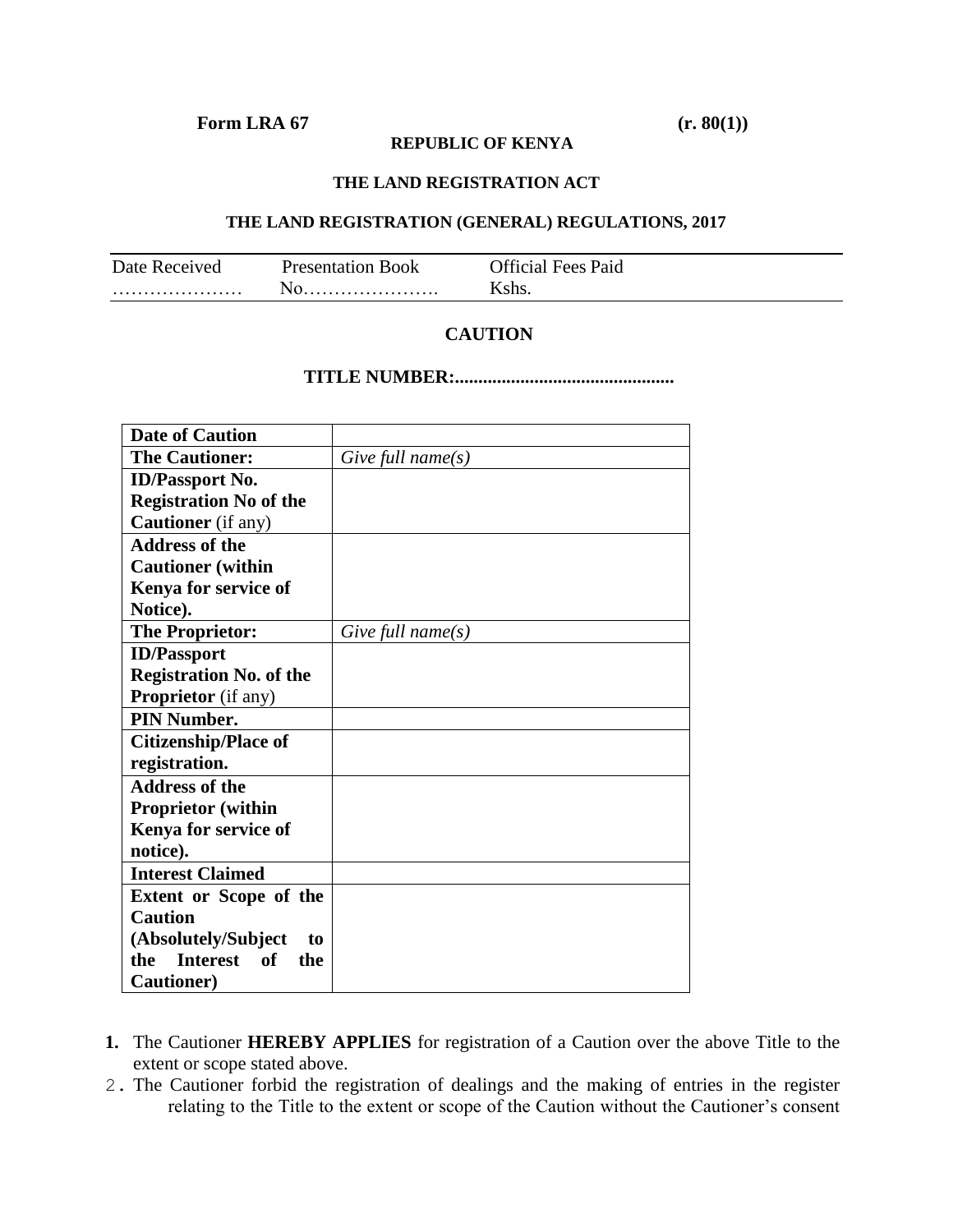until this Caution has been withdrawn by the Cautioner or removed by order of the Court or the Registrar.

3. The Cautioner hereby attaches the following documents is support of the application\*:-

| . .<br>11.       |  |
|------------------|--|
| $\cdots$<br>111. |  |

**IN WITNESS** the Cautioner has signed this Caution.

# **EXECUTION:**

| <b>SIGNED</b> by the Cautioner in                                            |  |                              |  |  |  |
|------------------------------------------------------------------------------|--|------------------------------|--|--|--|
| the presence of:-                                                            |  |                              |  |  |  |
|                                                                              |  | Coloured                     |  |  |  |
|                                                                              |  | Photograph                   |  |  |  |
|                                                                              |  |                              |  |  |  |
|                                                                              |  | PIN No                       |  |  |  |
|                                                                              |  |                              |  |  |  |
|                                                                              |  |                              |  |  |  |
| <b>Certificate of Verification</b>                                           |  |                              |  |  |  |
|                                                                              |  |                              |  |  |  |
|                                                                              |  |                              |  |  |  |
|                                                                              |  |                              |  |  |  |
|                                                                              |  |                              |  |  |  |
| his/hers and that he/she had freely and voluntarily executed this instrument |  |                              |  |  |  |
| and understood its contents.                                                 |  |                              |  |  |  |
|                                                                              |  |                              |  |  |  |
|                                                                              |  | Signature and Designation of |  |  |  |
|                                                                              |  | Person Certifying**          |  |  |  |
|                                                                              |  |                              |  |  |  |

**REGISTERED** and **SEALED** this …… day of …………………. 20……

| seal                                                                      |
|---------------------------------------------------------------------------|
| <b>LAND REGISTRAR</b>                                                     |
| Name:                                                                     |
| Signature:                                                                |
| (P.T.O)                                                                   |
| *Copies of Sale Agreement, Letters of Administration, Letter of Offer etc |